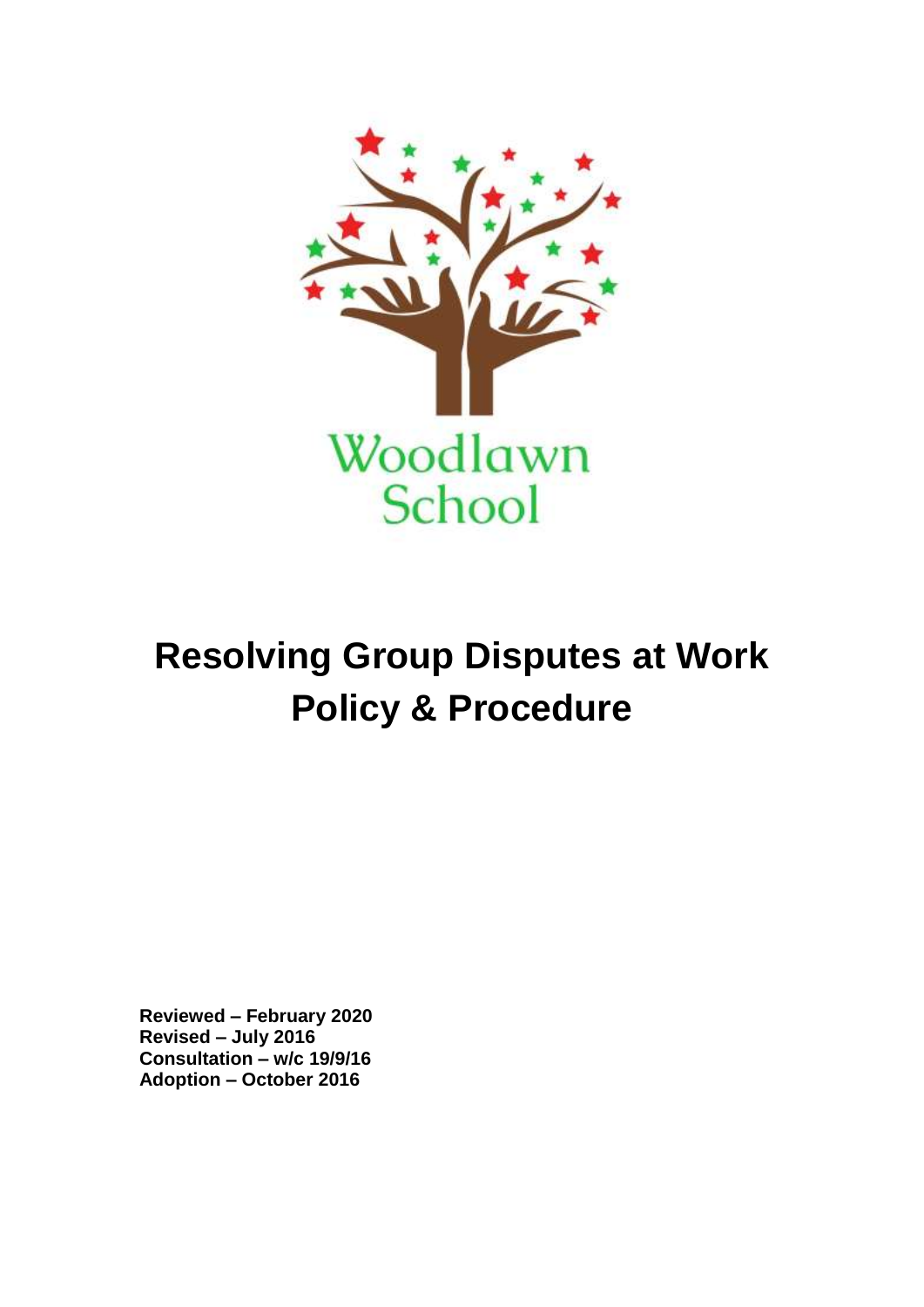| Section One – Resolving Group Disputes in the Workplace: Policy 3 |  |
|-------------------------------------------------------------------|--|
|                                                                   |  |
|                                                                   |  |
|                                                                   |  |
|                                                                   |  |
|                                                                   |  |

## Section Two - Resolving Group Disputes in the Workplace: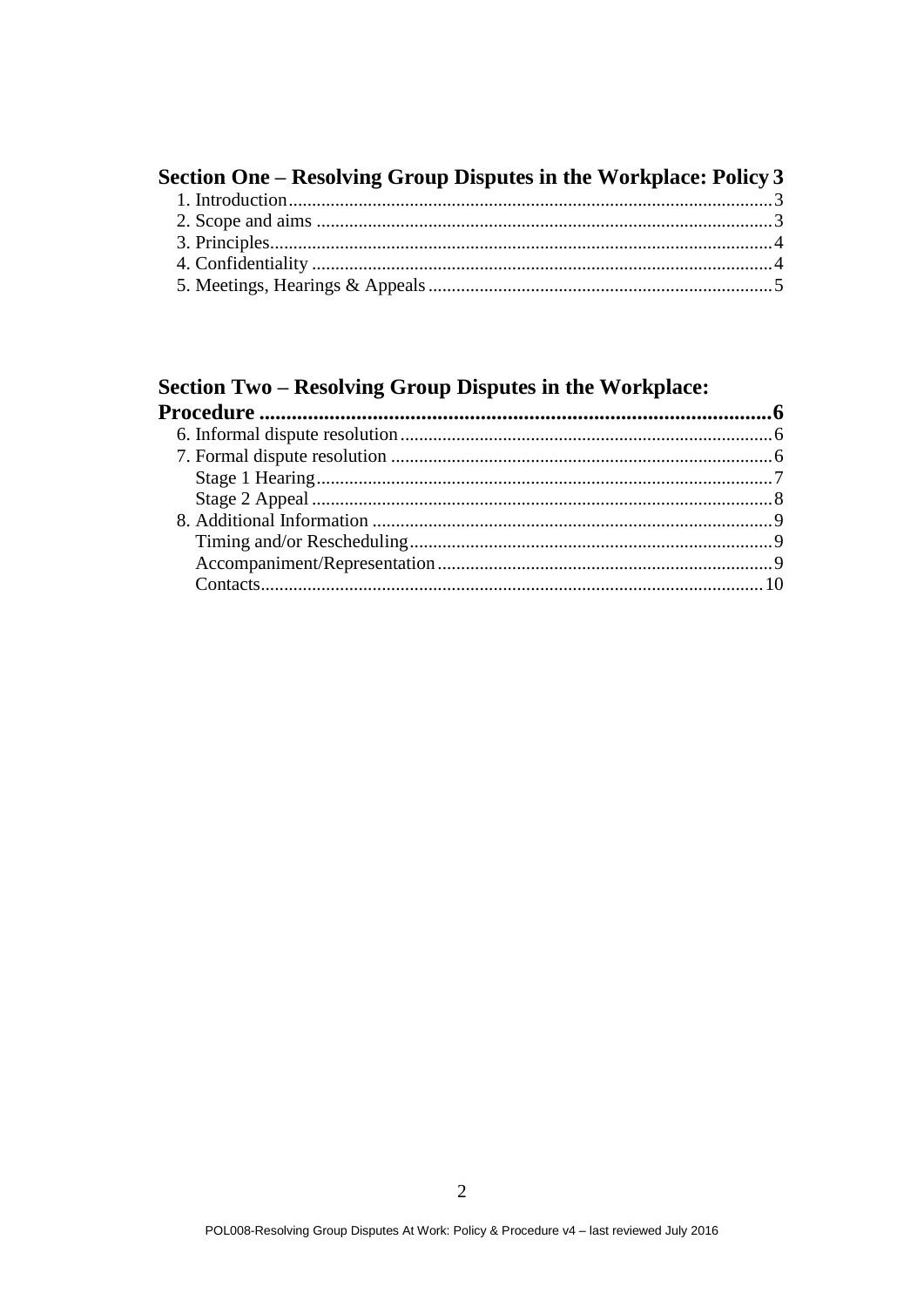#### <span id="page-2-0"></span>**Section One – Resolving Group Disputes At Work: Policy**

#### <span id="page-2-1"></span>1. Introduction

101 The purpose of this Group Dispute Resolution Policy & Procedure is to introduce a consistent approach to the resolution of group (sometimes referred to as collective) disputes where they arise within school. The Governing Body feel that effective relations with staff in school are crucial and every effort should be made to ensure positive and constructive relationships with staff and their trade union/professional association representatives. This document therefore encapsulates our strong commitment as a Governing Body to consultation and negotiation at all levels.

#### <span id="page-2-2"></span>2. Scope and aims

- <sup>201</sup> A Group dispute exists where more than one member of staff within school wishes to pursue a matter of shared dissatisfaction, common to all, and relating to their employment. Where an individual member of staff has concerns these will be referred to the school Resolving Grievances at Work Procedure for action, though it is recognised that in exceptional circumstances such concerns may develop into a group dispute. In such circumstances the application of this procedure may then become appropriate and proceedings under the school Resolving Grievances at Work Procedure will be suspended.
- 202 In addition, the Governing Body have determined that this document will not apply in the following circumstances:
	- **Matters of discipline or performance**
	- Pay and grading
	- Matters related to the Teachers or Local Government Pension Scheme
	- Redundancy selection
	- **Job evaluation**

Except where the action taken is considered by the group as alleged unlawful discrimination or victimisation.

- 203 It is implicit that in referring a matter through this Resolving Group Disputes At Work: Policy & Procedure there must be a genuine desire to find a reasonable solution. There is therefore an onus on both parties to bring about a resolution to the dispute and every effort should be made to achieve this in a timely, consistent and equitable manner, reducing the need for either party to resort to unilateral action outside the remit of this document.
- 204 This Policy & Procedure will be applied fairly and consistently regardless of a person's gender or gender identity, marital status, employment status, sexual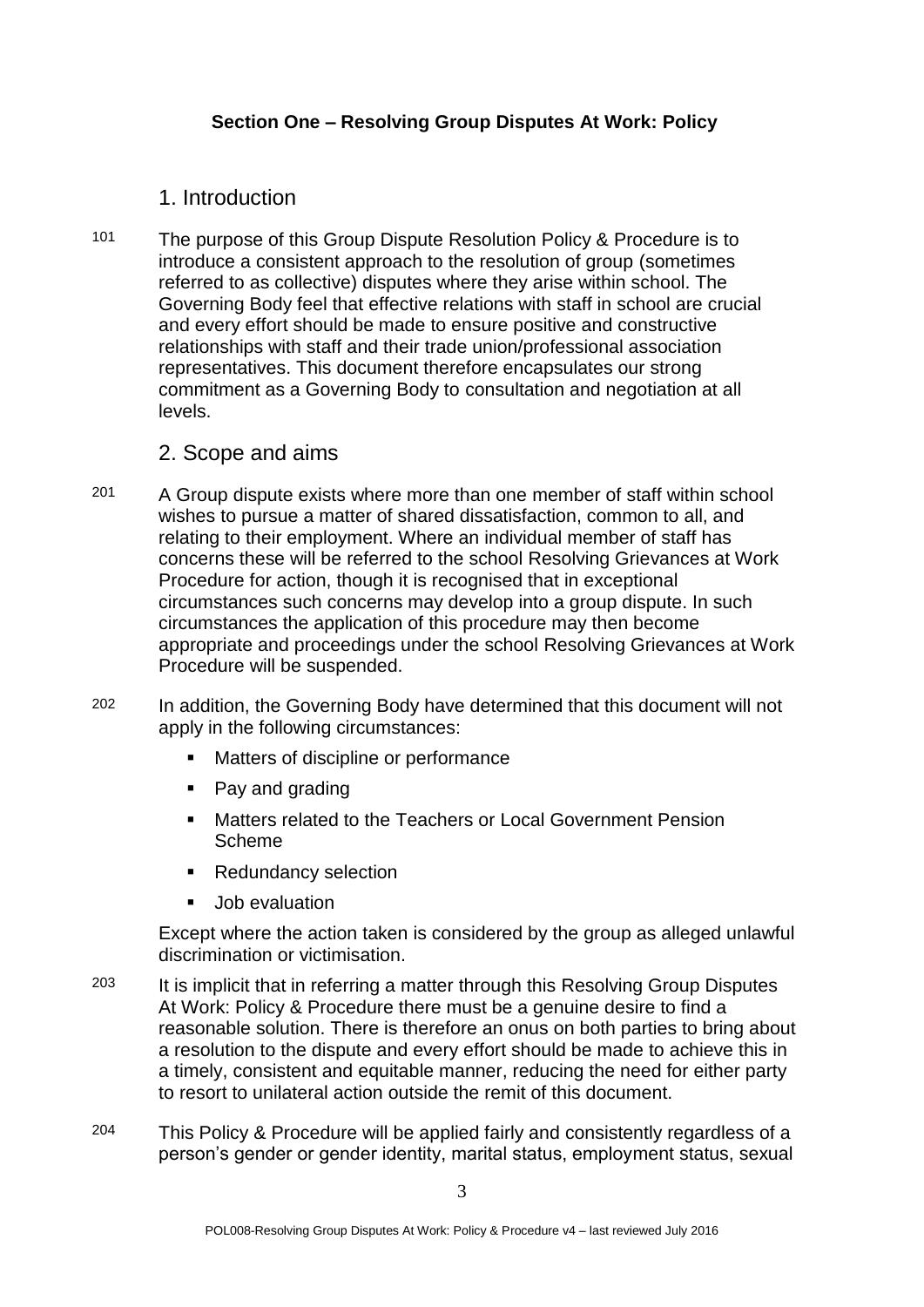orientation, race, language, ethnic or national origins, faith or religion, disability age, trade union/professional association membership or activity together with any political view or affiliation.

- 205 This policy and procedure will be subject to regular review and evaluation by the Governing Body.
	- 3. Principles
- <span id="page-3-0"></span>301 To ensure effective relations with staff and their trade union/professional association representatives the Governing Body, when dealing with group disputes within school, has endorsed a set of key principles. These being:
- $302$  **All parties are entrusted to act in good faith and in accordance with** this policy and procedure and are expected to be committed to working toward resolution at all stages of the process.
	- Where informal resolution cannot be achieved, the formal procedure attached to this policy will be implemented in a timely manner.
	- The group raising the dispute will be given the opportunity at each stage to fully explain their complaint/issue(s).
	- Meetings must be conducted in a manner that enables all parties to explain their position with a view to working to an acceptable solution.
	- The staff raising the group dispute will have the right at every stage of this procedure to be accompanied by a work colleague or trade union/professional association representative. In addition, they will have a right to be represented by a work colleague or their trade union/professional association representative at any formal stages of the dispute procedure.
	- Those persons hearing the dispute at each formal stage of the procedure will be given access to appropriate HR support and any subsequent advice/guidance provided will be given due consideration.
	- All individuals investigating and/or hearing group disputes at any formal stages of the Group Dispute Resolution procedure will be appropriately trained and/or supported by an HR Business Partner throughout.
	- Individuals who are part of any Appeal Panel will not have been involved in an earlier stage or have prior detailed knowledge of the concerns raised.

### <span id="page-3-1"></span>4. Confidentiality

- 401 It is expected that the group of staff raising a dispute and any other individuals involved in its investigation will, in accordance with this policy and procedure maintain confidentiality and discretion.
- 402 In doing so all complaints raised under this procedure will be treated with appropriate discretion with the proceedings, discussions and records of any group dispute will be kept as confidential as possible. However, all parties recognise that certain complaints cannot be formally investigated on an entirely confidential basis. Some disputes may be of a sensitive or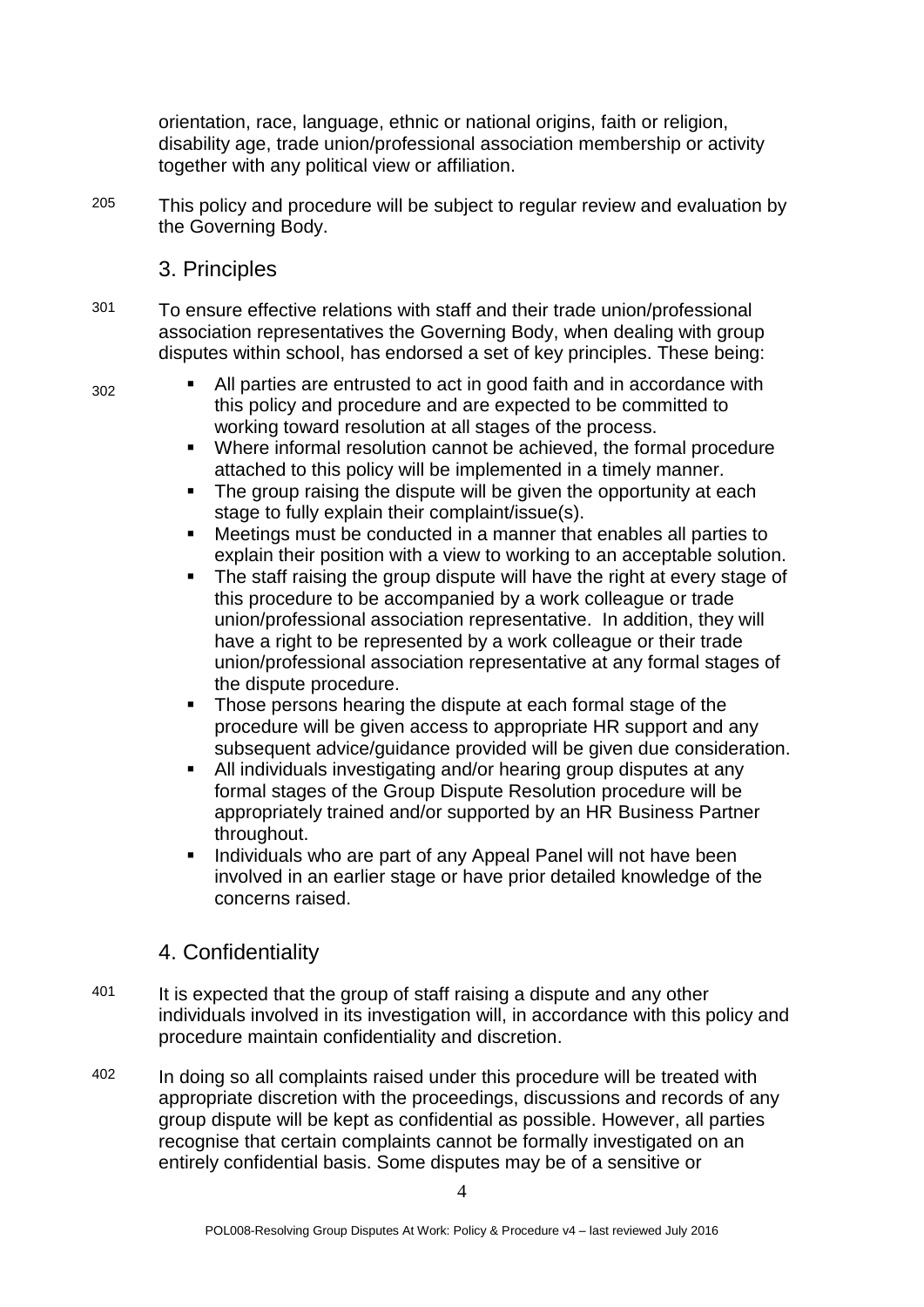controversial nature and the balance must be kept between maintaining confidentiality and the need for informed discussions to allow resolution on the issue raised.

#### <span id="page-4-0"></span>5. Meetings, Hearings & Appeals

- 501 Such persons or panel members as designated by the Governing Body's Standing Orders will carry out their official duties at all meetings, hearings and appeals under this Policy & Procedure and in accordance with 'A Guide to the Law for School Governors', statutory requirements and other appropriate DfE Guidance.
- 502 It is recognised that a group dispute can be a difficult time for staff concerned and as such it is expected that meetings, hearings and appeals will be conducted in a manner that enables staff to explain their views to encourage their resolution.
- 503 To facilitate this, as a group dispute may involve a number of staff and/or their trade union/professional association representatives, that they be requested to select spokespersons to represent them at any meetings, hearings and appeals.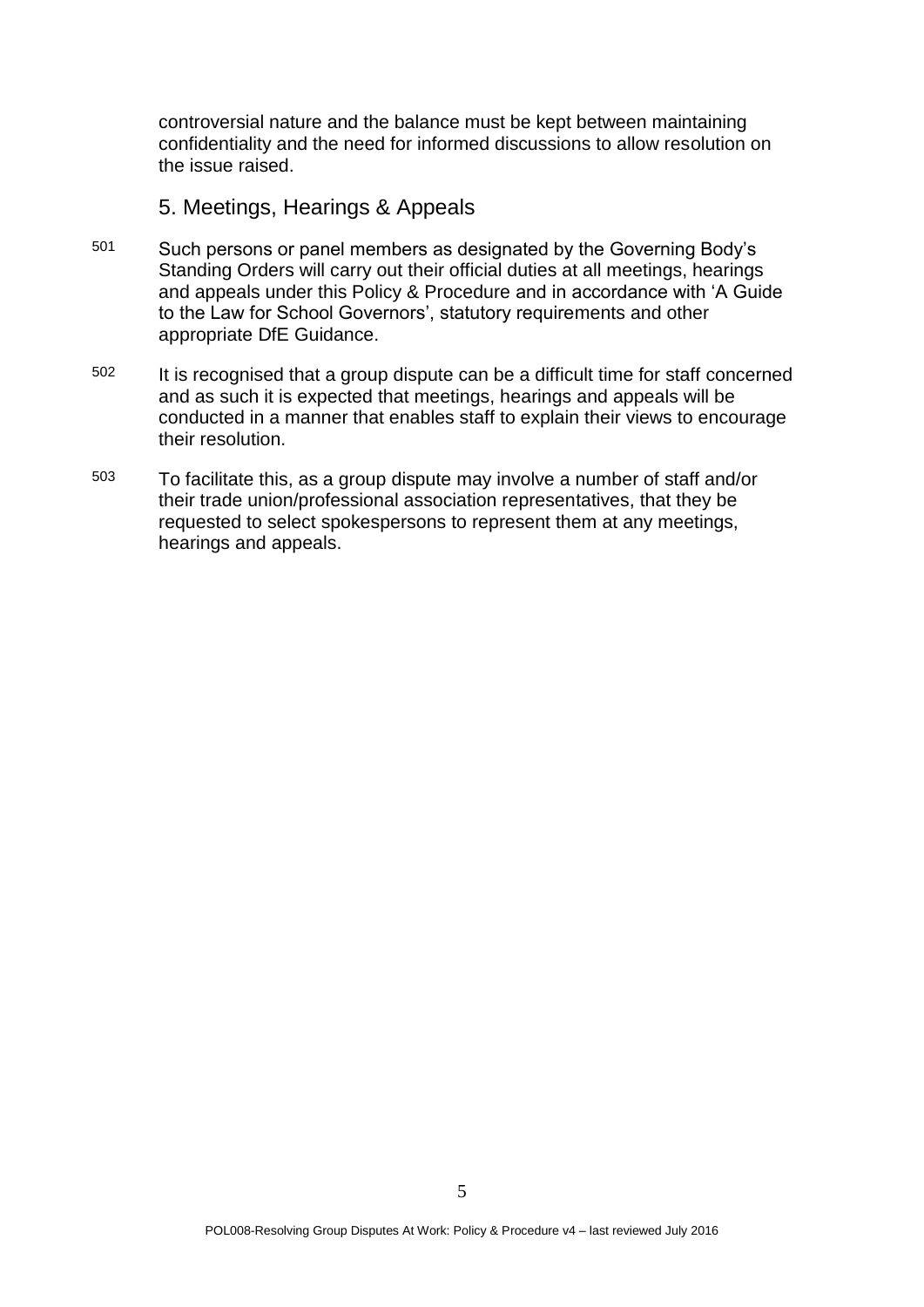#### **Section Two – Resolving Group Disputes At Work: Procedure**

#### <span id="page-5-1"></span><span id="page-5-0"></span>6. Informal dispute resolution

- 601 Where a group of staff have concerns relating to their work they should raise these informally with their line manager<sup>1</sup>. If a group concerned do not wish to approach their line manager then they may speak to the Headteacher (or their designate). Alternatively, the group of staff concerned may choose to request their trade union/professional association representative(s) or a Work colleague raise the matter on their behalf with the Headteacher<sup>2</sup>. In such circumstances the representatives concerned will outline and explain informally, on their member's behalf, the group concerns.
- 602 The Governing Body expects that most problems in the workplace can best be resolved through discussion between the parties involved. It is therefore important at this early stage for the manager dealing with the dispute to seek advice from the school Link HR Business Partner, with a view to considering how best to move the situation forward to resolve the dispute.
- <sup>603</sup> In cases involving working relationships it may be appropriate at this early stage to consider additional support that may include, but will not be limited to, mediation. This may allow both parties an opportunity to address any concerns, helping both the School and the staff concerned to understand why a situation has occurred. Should this be an option, which both parties are willing to consider, the school Link HR Business Partner will have information on the additional support available.
- 604 As part of any agreement at this informal stage the timescales for implementing decisions by either side will be agreed as part of a joint action plan. Where agreement is not achieved at this informal stage the group of staff concerned may refer the matter to be resolved through the formal procedure outlined below<sup>3</sup>.

#### <span id="page-5-2"></span>7. Formal dispute resolution

 $\overline{a}$ 

701 The purpose of the formal stage of this procedure is to resolve as quickly as possible those areas of continued dispute, which, after meaningful informal discussions remain unresolved. The notification of a formal dispute at this stage

 $<sup>1</sup>$  Line Manager – the person who undertakes this role may vary from school to school and is dependent upon the</sup> staffing structure in place. However, it is important that both the line manager and the staff they manage are clear on such arrangements within school.

 $2$  Where the group of staff are in dispute with the actions of the Headteacher then the concerns should be raised with the Chair of the Governing Body (or their designate – in accordance with the schools Standing Orders, referencing this policy in doing so).

<sup>&</sup>lt;sup>3</sup> The Group of staff and/or their trade union/professional association representatives or work colleague may be requested to select spokespersons to represent their concerns at any formal meetings, hearings and appeals by the manager/Appeal Panel dealing with the group dispute consisting of no more than three members of staff. Where this is the case, reference to written correspondence with the group in dispute will be with these spokespersons and/or their trade union/professional association representatives.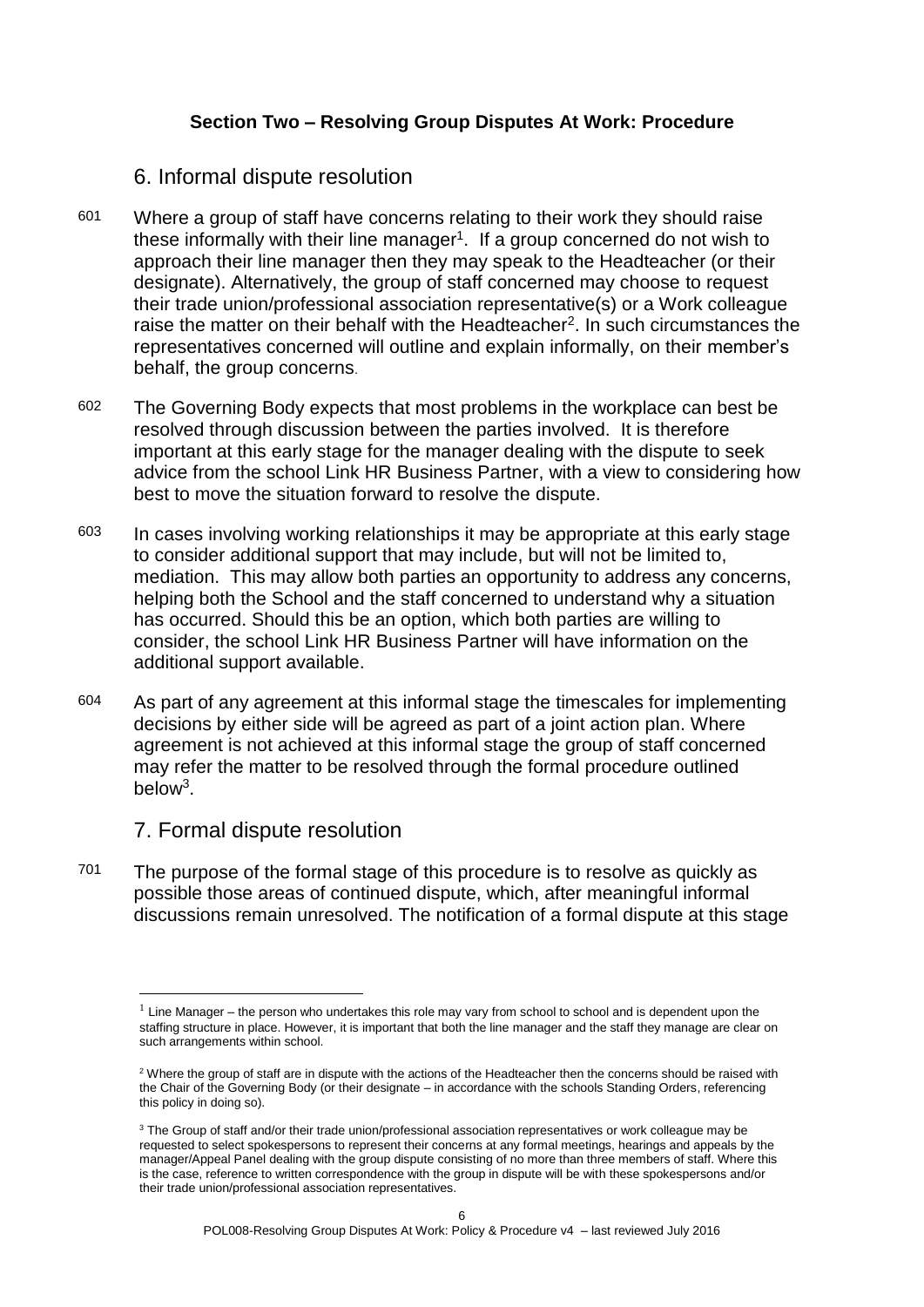must be in writing to the Headteacher<sup>4</sup> and must clearly set out the grounds for the dispute and proposals for its resolution.

702 Where the group in dispute do not provide sufficient information outlining reasons for requesting a formal Stage 1 Hearing the Headteacher may request further clarity on points raised, which may delay the hearing from taking place. It is therefore important that the group of staff and/or their trade union/professional association representatives do their utmost to provide sufficient information when entering this formal procedure.

#### <span id="page-6-0"></span>**Stage 1 Hearing**

- 703 Following receipt of the notification to enter stage 1 of this procedure, the Headteacher, following consultation with their Link HR Business Partner, will issue a letter acknowledging notification of the formal group dispute within 2 standard working days to staff concerned. This letter will include the date/time/venue<sup>5</sup> of the stage 1 Hearing, which will take place no more than 5 standard working days following receipt of this initial request, as well as including reference to the concerns raised by staff and/or their trade union/professional association representatives or work colleague.
- 704 Those present at this Hearing will be the Headteacher and their school Link HR Business Partner, together with the group of staff in dispute and/or their trade union/professional association representatives. Also present will be a minute taker appointed by the Headteacher.
- 705 The nature of this Hearing will be to attempt resolution of the group dispute and, where applicable, agree a joint action plan. This meeting may adjourn to allow the Headteacher to investigate issues raised, as well as in circumstances where either party requests time to consider proposals presented.
- 706 The Headteacher will confirm the outcome of the Hearing in writing to the group in dispute and/or their trade union/professional association representatives within 5 standard working days. This letter will identify;
	- the concerns that have been considered:
	- $\blacksquare$  the action taken so far to resolve the dispute;
	- the decision and the reasons for this outcome;
	- the action plan proposed to resolve the concerns raised.
- 707 Where the matter is resolved this will be confirmed in writing as part of any joint action plan agreed to resolve the dispute. At this point the Group dispute will be considered to have been resolved.

Where the Group in dispute find that proposals presented by the Headteacher, in conjunction with the school Link HR Business Partner, are at this stage

 $\overline{a}$ <sup>4</sup> Where the dispute concerns the actions of the Headteacher this correspondence should be directed to the Chair of Governors. Where this is the case the Chair of Governors will undertake the role of the Headteacher throughout this process.

 $5$  Consideration should be given to the venue for any meetings/hearings or appeals to ensure a setting is conducive to resolving such disputes.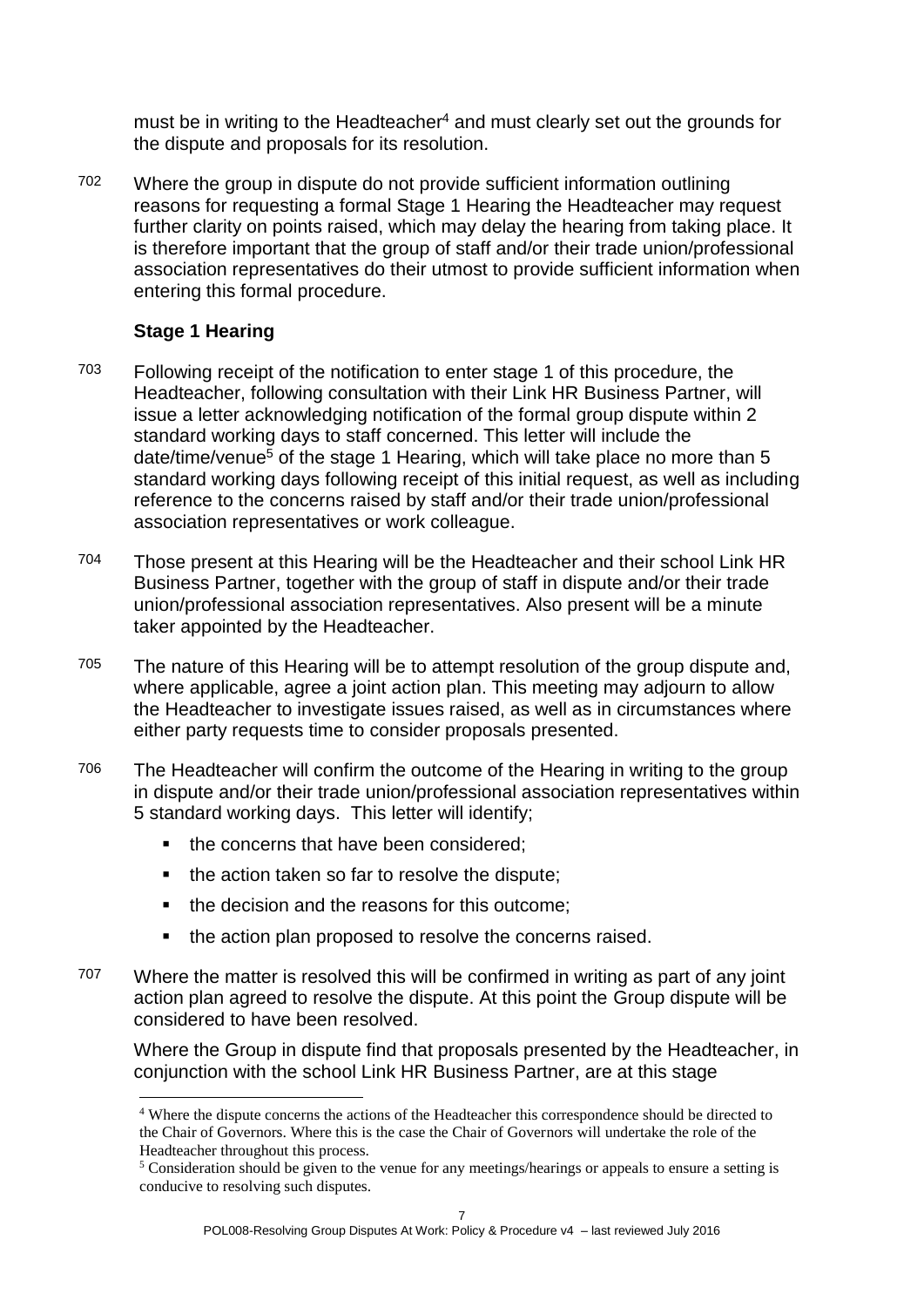unacceptable, they may move to Stage 2 of the formal procedure.

- 708 Any request to move to a Stage 2 appeal will be made in writing to the Clerk to Governors<sup>6</sup> within 5 standard working days following written receipt of the outcome/decision reached at Stage 1. The Group will be required to outline their reasons for requesting an appeal and proposals for its resolution. The Clerk to Governors will then liaise with the Chair of the Appeal Panel regarding the timing of a proposed appeal
- 709 Where the Group in dispute do not provide sufficient information outlining reasons for requesting a formal Stage 2 Appeal the Chair of the Appeal Panel may request further clarity on points raised, which may delay the Appeal from taking place within the timescales set in this document. It is therefore important that the Group of staff and/or their trade union/professional association representatives or work colleague do their utmost to provide sufficient information for the Appeal to proceed.

#### <span id="page-7-0"></span>**Stage 2 Appeal**

 $\overline{a}$ 

- 710 Following receipt of the notification to enter Stage 2 of this procedure, the Clerk to Governors will acknowledge this request within 2 standard working days by sending a letter to all parties concerned. This letter will be deemed the formal notice of a Stage 2 Appeal, which will be held in no more that 10 standard working days following this formal notice being issued.
- 711 This letter will provide details of the date/time/venue of the Appeal. It will also request both parties to provide the Clerk To Governors with written documentation relating to the Appeal, together with the identification of witnesses no more than 5 standard working days prior to the Appeal taking place. The Clerk To Governors will then forward this documentation to all parties no later than 4 standard days prior to the Appeal.
- 712 Those present at this meeting will be the Appeal Panel and supporting HR Business Partner, the Headteacher and school Link HR Business Partner, together with the group of staff in dispute and/or their trade union/professional association representatives or work colleague. Also present will be a minute taker (if not the Clerk to Governors) appointed by the Appeal Panel.
- 713 The nature of this Appeal will be to attempt resolution of the remaining areas under dispute and, where applicable, agree a joint action plan. This meeting may adjourn to allow the Headteacher to investigate issues raised, as well as in circumstances where either party requests time to consider proposals presented.
- 714 Once the Appeal Panel have listened to the comments/arguments put forward by both parties they will make a decision. Where possible this will be communicated verbally to the Group and/or their trade union/professional representatives or work colleague, confirmed in writing within 5 standard working days of the decision. This letter will identify:

<sup>&</sup>lt;sup>6</sup> This is reference to the Clerk to the Governing Body or Clerk appointed to a sub committee of that body (for example this may be a member of the school admin team). It is the responsibility of the Governing Body to arrange for appropriate clerking for its committees.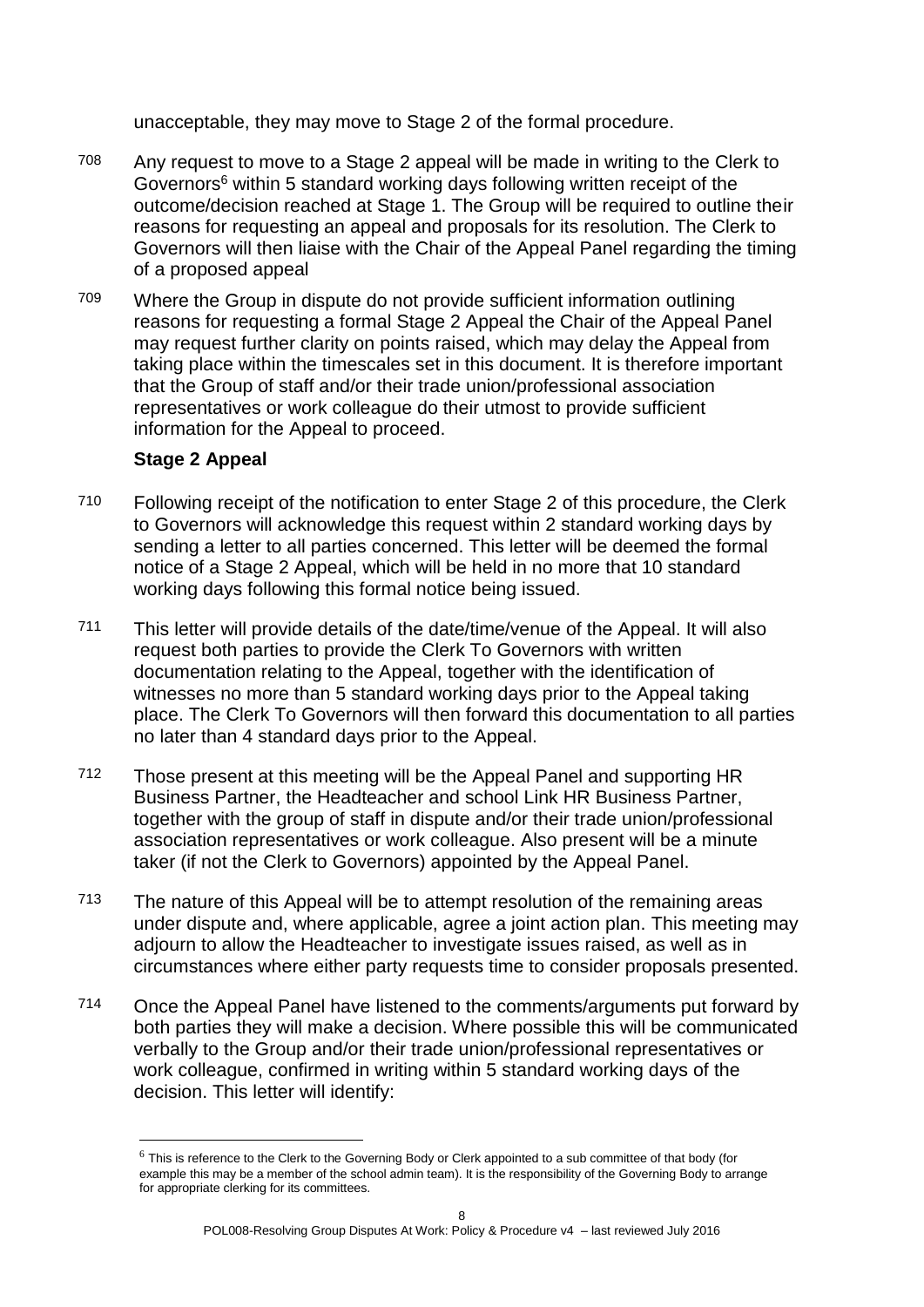- the concerns that the Appeal Panel have considered;
- $\blacksquare$  the action taken so far to resolve the dispute;
- the Panels decision and the reasons for this outcome;
- the action plan proposed to resolve the concerns raised.
- 715 The decision of the Appeal Panel is final in respect of this Group Dispute Resolution Procedure.

<span id="page-8-0"></span>8. Additional Information

#### <span id="page-8-1"></span>**Timing and/or Rescheduling**

- 801 The timings and location of any Meetings, Hearings or Appeals under this procedure will be reasonable and each step in the procedure will be taken without unreasonable delay.
- 802 Where staff have chosen a work colleague or trade union/ professional association representative to support them within this Policy & Procedure and they are unavailable on the dates suggested - the employee must offer an alternative date, which is reasonable and which falls on or before the end of the fifth standard working day, after the original Hearing or Appeal date proposed.

#### <span id="page-8-2"></span>**Accompaniment/Representation**

803 Staff have a right of accompaniment at all stages of the procedure by either work colleague or trade union/professional association representative. Additionally they also have the right to be represented by a work colleague or their trade union/professional association representative at any subsequent Hearing or Appeal.

It is the employee's responsibility to ensure that their chosen person is willing and able to attend any meeting, hearing or appeal.

The manager leading the procedure will have the right at every stage of the process to be supported, for example, by a link school HR Business Partner or another management colleague.

804 However, it is important to note that during both accompaniment and representation the employee can be asked a direct question and can be requested to answer that question. This does not preclude the employee from taking advice from their work colleague/trade union/professional association representative before they respond.

#### **Considering external resolution**

**805** Where the staff concerned and their trade union remain dissatisfied at the end of this internal procedure then consideration should be given to alternative means of resolving the group dispute. This may include referring the dispute for consideration by an independent third party or through seeking advice from ACAS.